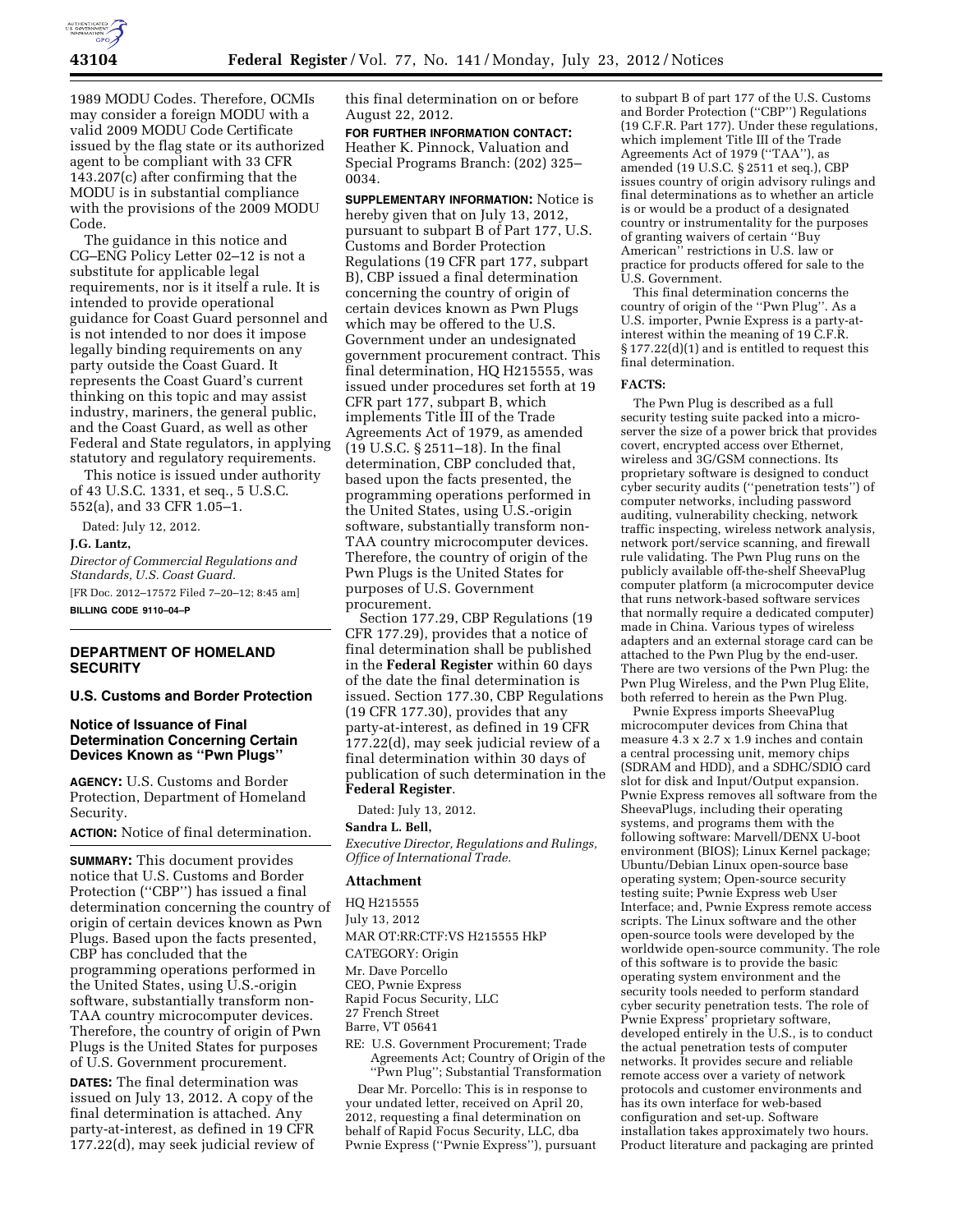in the United States. Each Pwn Plug is then packaged for sale together with a USB adapter made in China, a USB Ethernet adapter made in China, a USB modem made in China, a 16GB SD card made in Taiwan, various cables made in China, and the product literature printed in the U.S.

#### **ISSUE:**

What is the country of origin of the Pwn Plug for purposes of U.S. Government procurement?

#### **LAW AND ANALYSIS:**

Pursuant to Subpart B of Part 177, 19 CFR § 177.21 et seq., which implements Title III of the Trade Agreements Act of 1979, as amended (19 U.S.C. § 2511 et seq.), CBP issues country of origin advisory rulings and final determinations as to whether an article is or would be a product of a designated country or instrumentality for the purposes of granting waivers of certain ''Buy American'' restrictions in U.S. law or practice for products offered for sale to the U.S. Government.

Under the rule of origin set forth under 19 U.S.C. § 2518(4)(B):

An article is a product of a country or instrumentality only if (i) it is wholly the growth, product, or manufacture of that country or instrumentality, or (ii) in the case of an article which consists in whole or in part of materials from another country or instrumentality, it has been substantially transformed into a new and different article of commerce with a name, character, or use distinct from that of the article or articles from which it was so transformed.

# *See also* 19 C.F.R. § 177.22(a).

In order to determine whether a substantial transformation occurs when components of various origins are assembled into completed products, CBP considers the totality of the circumstances and makes such determinations on a case-by-case basis. The country of origin of the item's components, extent of the processing that occurs within a country, and whether such processing renders a product with a new name, character, and use are primary considerations in such cases. Additionally, factors such as the resources expended on product design and development, the extent and nature of post-assembly inspection and testing procedures, and worker skill required during the actual manufacturing process will be considered when determining whether a substantial transformation has occurred. No one factor is determinative.

In *Data General v. United States,* 4 Ct. Int'l Trade 182 (1982), the court determined that for purposes of determining eligibility under item 807.00, Tariff Schedules of the United States (predecessor to subheading 9802.00.80, Harmonized Tariff Schedule of the United States), the programming of a foreign PROM (Programmable Read-Only Memory chip) in the United States substantially transformed the PROM into a U.S. article. In programming the imported PROMs, the U.S. engineers systematically caused various distinct electronic interconnections to be formed within each integrated circuit. The programming bestowed upon each circuit its electronic

function, that is, its ''memory'' which could be retrieved. A distinct physical change was effected in the PROM by the opening or closing of the fuses, depending on the method of programming. This physical alteration, not visible to the naked eye, could be discerned by electronic testing of the PROM. The court noted that the programs were designed by a U.S. project engineer with many years of experience in ''designing and building hardware.'' While replicating the program pattern from a ''master'' PROM may be a quick one-step process, the development of the pattern and the production of the ''master'' PROM required much time and expertise. The court noted that it was undisputed that programming altered the character of a PROM. The essence of the article, its interconnections or stored memory, was established by programming. The court concluded that altering the nonfunctioning circuitry comprising a PROM through technological expertise in order to produce a functioning read only memory device, possessing a desired distinctive circuit pattern, was no less a ''substantial transformation'' than the manual interconnection of transistors, resistors and diodes upon a circuit board creating a similar pattern.

In *Texas Instruments v. United States,* 681 F.2d 778, 782 (CCPA 1982), the court observed that the substantial transformation issue is a ''mixed question of technology and customs law.''

In C.S.D. 84–85, 18 Cust. B. & Dec. 1044 (Apr. 2, 1984), CBP stated:

We are of the opinion that the rationale of the court in the *Data General* case may be applied in the present case to support the principle that the essence of an integrated circuit memory storage device is established by programming . . . . [W]e are of the opinion that the programming (or reprogramming) of an EPROM results in a new and different article of commerce which would be considered to be a product of the country where the programming or reprogramming takes place.

Accordingly, the programming of a device that changes or defines its use generally constitutes substantial transformation. *See also* Headquarters Ruling Letter (''HQ'') 558868, dated February 23, 1995 (programming of SecureID Card substantially transforms the card because it gives the card its character and use as part of a security system and the programming is a permanent change that cannot be undone); HQ 735027, dated September 7, 1993 (programming blank media (EEPROM) with instructions that allow it to perform certain functions that prevent piracy of software constitute substantial transformation); and, HQ 733085, dated July 13, 1990; *but see* HQ 732870, dated March 19, 1990 (formatting a blank diskette does not constitute substantial transformation because it does not add value, does not involve complex or highly technical operations and did not create a new or different product); HQ 734518, dated June 28, 1993, (motherboards are not substantially transformed by the implanting of the central processing unit on the board because, whereas in *Data General* use was being assigned to the PROM, the use of the

motherboard had already been determined when the importer imports it).

HQ H052325, dated February 14, 2006, concerned the country of origin of a switch and a switch/router. The Brocade 7800 Extension Switch was assembled to completion in China and programmed in the U.S. with U.S.-origin operating system (OS) software and customer specified firmware and software. The Brocade FX8–24 switch/ router contained a PCBA that was assembled and programmed in China and shipped to the U.S., where it was assembled with other components to make the final product. The completed unit was then programmed with U.S.-origin OS software and customer firmware and software. In both cases, the U.S.-origin OS software provided the devices with their functionality. Customs found that in both cases, the processing performed in the United States, including the downloading of the U.S.-origin OS software, resulted in a substantial transformation of the foreign origin components, and that the United States was the country of origin.

In HQ H014068, dated October 9, 2007, CBP determined that a cellular phone designed in Sweden, assembled in either China or Malaysia and shipped to Sweden, where it was loaded with software that enabled it to test equipment on wireless networks, was a product of Sweden. Once the software was installed on the phones in Sweden, they became devices with a new name, character and use, that is, network testing equipment. As a result of the programming operations performed in Sweden, CBP found that the country of origin of the network testing equipment was Sweden.

In HQ H175415, dated October 4, 2011, hardware components were assembled into complete Ethernet switches in China. The switches were then shipped to the U.S., where they were programmed with EOS software, developed in the U.S. The U.S. origin EOS software enabled the imported switches to interact with other network switches through network switching and routing, and allowed for the management of functions such as network performance monitoring and security and access control. Without this software, the imported devices could not function as Ethernet switches. As a result of the programming performed in the U.S., with software developed in the U.S., CBP found that the imported switches were substantially transformed in the U.S.

Similarly, in this case, fully assembled SheevaPlug microcomputer devices are imported into the United States, where they are programmed with Pwnie Express proprietary software developed in the U.S. The custom software provides a web-based interface for configuring the microcomputer devices into Pwn Plugs. In addition, the U.S. software allows Pwn Plugs to provide secure, persistent and reliable remote access over a variety of network protocols and customer environments. Without the U.S.-origin Pwnie Express software, an imported microcomputer device could not function as a Pwn Plug. As a result of the programming performed in the U.S., with software developed in the U.S., we find that the imported microcomputer devices are